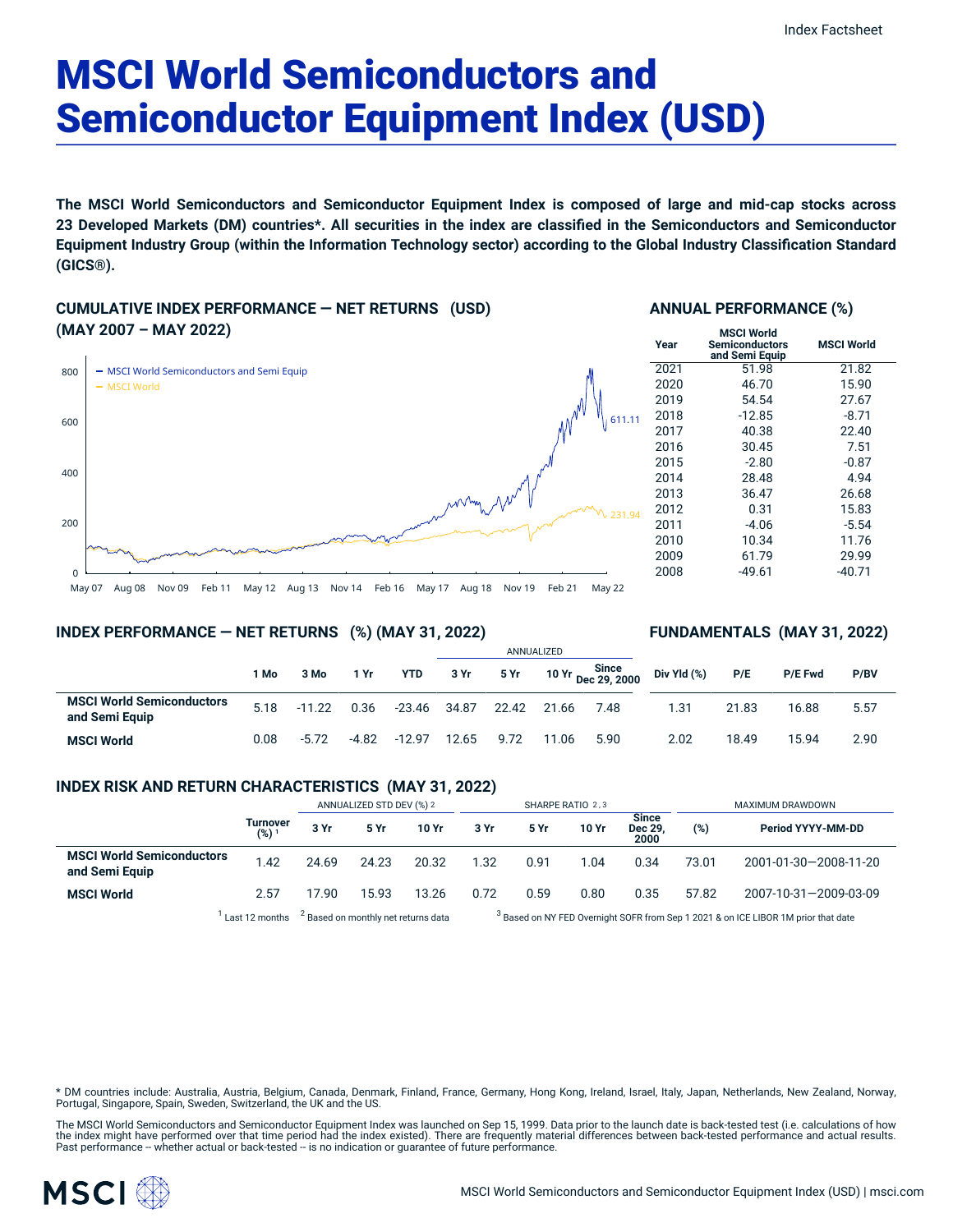#### **INDEX CHARACTERISTICS**

|                 | <b>MSCI World Semiconductors</b><br>and Semi Equip |  |  |  |
|-----------------|----------------------------------------------------|--|--|--|
| Number of       | 33                                                 |  |  |  |
| Constituents    |                                                    |  |  |  |
|                 | <b>Mkt Cap (USD Millions)</b>                      |  |  |  |
| Index           | 2.518.828.65                                       |  |  |  |
| Largest         | 466.800.00                                         |  |  |  |
| <b>Smallest</b> | 5.422.69                                           |  |  |  |
| Average         | 76.328.14                                          |  |  |  |
| Median          | 40.311.36                                          |  |  |  |

### **TOP 10 CONSTITUENTS**

| ıctors |                          | Country   | <b>Float Adj Mkt Cap</b><br>USD Billions) | Index<br>Wt. (%) |
|--------|--------------------------|-----------|-------------------------------------------|------------------|
| 33     | <b>NVIDIA</b>            | US        | 466.80                                    | 18.53            |
|        | <b>BROADCOM</b>          | US        | 238.79                                    | 9.48             |
| ns)    | <b>ASML HLDG</b>         | <b>NL</b> | 237.33                                    | 9.42             |
| .65    | <b>INTEL CORP</b>        | US        | 180.66                                    | 7.17             |
| .00    | ADVANCED MICRO DEVICES   | US        | 166.52                                    | 6.61             |
| .69    | <b>TEXAS INSTRUMENTS</b> | US        | 163.24                                    | 6.48             |
| .14    | <b>OUALCOMM</b>          | US        | 160.41                                    | 6.37             |
| .36    | <b>APPLIED MATERIALS</b> | US        | 105.90                                    | 4.20             |
|        | ANALOG DEVICES           | US        | 90.33                                     | 3.59             |
|        | <b>MICRON TECHNOLOGY</b> | US        | 82.60                                     | 3.28             |
|        | Total                    |           | 1.892.58                                  | 75.14            |

**MSCI FaCS**

 $\wedge /V$ 

## **FACTORS - KEY EXPOSURES THAT DRIVE RISK AND RETURN MSCI FACTOR BOX**





# **COUNTRY WEIGHTS**



**VALUE**  $\overline{\bullet}$ **Relatively Inexpensive Stocks LOW SIZE**  $\overline{\mathsf{SML}}$ **Smaller Companies MOMENTUM Rising Stocks QUALITY**  $\left( 0\right)$ **Sound Balance Sheet Stocks**



**LOW VOLATILITY Lower Risk Stocks**

MSCI FaCS provides absolute factor exposures relative to a broad global index - MSCI ACWI IMI.

Neutral factor exposure (FaCS = 0) represents MSCI ACWI IMI.

**SUB-INDUSTRY WEIGHTS**